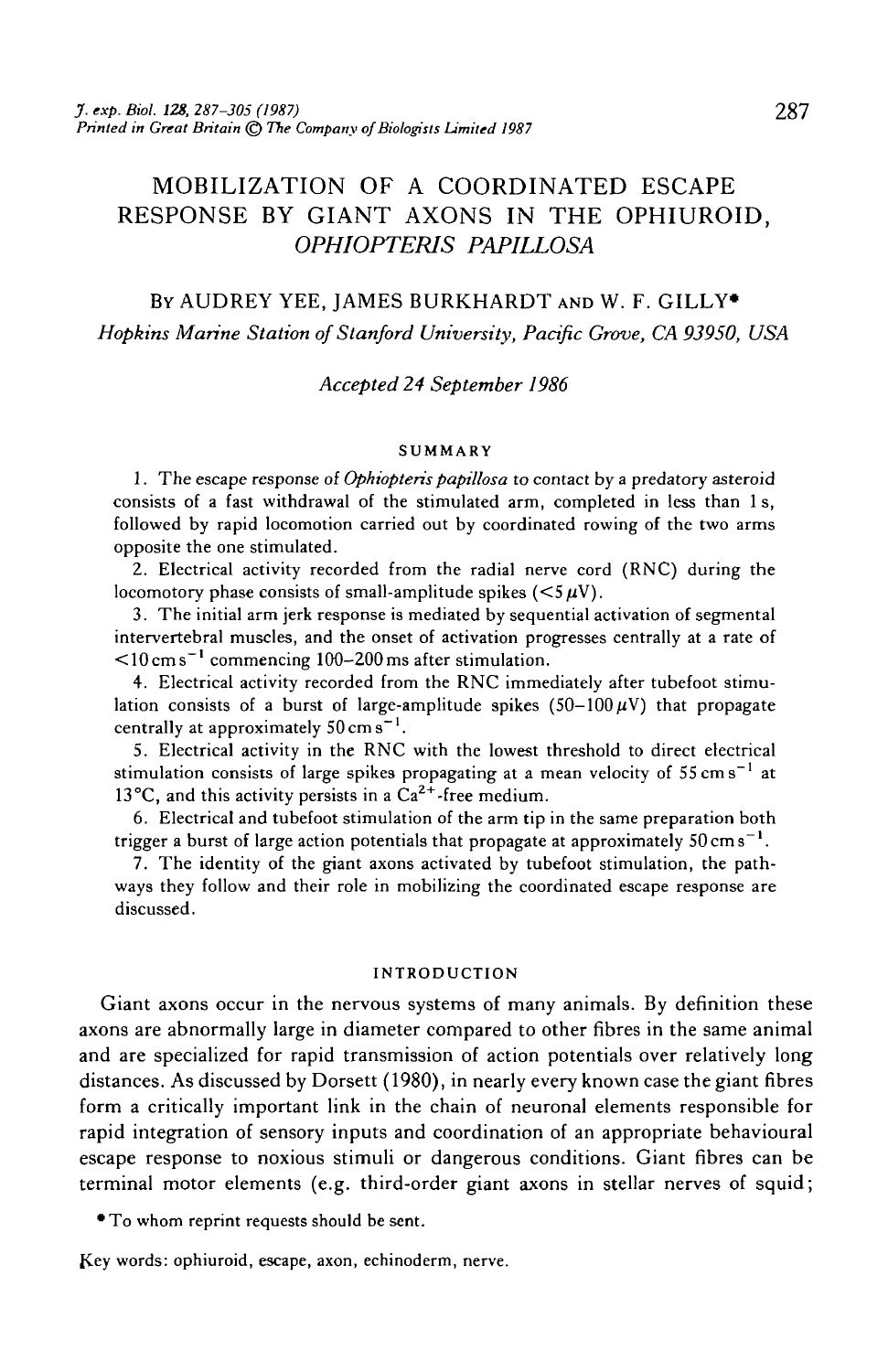Young, 1939) or interneurones (e.g. Mauthner fibres in the spinal cord of fishes; Faber & Korn, 1978; Rovainen, 1979). The formation of the giant fibres (often from many smaller neurones) can follow several different morphological plans (see Dorsett, 1980).

Giant fibre systems in the Echinodermata have received little attention. Primarily this is because most of these creatures are very slow moving and earlier histological studies have shown the great majority of axons to be less than  $1 \mu m$  in diameter (Smith, 1937, 1965). Technical difficulties inherent in both physiological and anatomical approaches to the study of such small neuronal elements have impeded advancement of our understanding of the most basic neurobiological principles of echinoderms (see reviews by Pentreath & Cobb, 1972, 1982). Parallels between echinoderms and other phyla, particularly the closely related chordates, would be valuable, but they remain to be established.

Of the echinoderms, only the ophiuroids (serpent or brittle stars) have 'giant' axons, up to  $10 \mu m$  or more in diameter, as first shown anatomically by Pentreath & Cottrell (1971) and physiologically by Brehm (1977). Giant axons have now been described in a number of species (Cobb & Stubbs, 1981; Stubbs & Cobb, 1981; Pentreath & Cobb, 1982; Tuft & Gilly, 1984), and giant fibres thus appear to be a unique and perhaps universal feature of this class of echinoderms. It is noteworthy that Smith (1965) predicted the existence of giant axons in ophiuroids largely on the basis of behavioural observations.

Although giant axons are clearly present in the ophiuroid radial nerve cord (RNC) which runs the full length of each arm, anatomical details of the pathways and circuitry are only beginning to become established. Physiological studies of the function of ophiuroid giant axons have been few, and giant fibres have been implicated in the control of bioluminescence (Brehm, 1977) and as the basis for photosensitivity (Stubbs, 1982).

In this paper we describe the behavioural escape response of an ophiuroid to contact by a predatory asteroid and the underlying role played by the largest giant axons in the RNC. Following the terminology of Tuft & Gilly (1984), we refer to the most rapidly conducting axons in *Ophiopteris* as 'type 1' fibres. Action potentials in type 1 giant axons are triggered by appropriate sensory inputs and can spread from arm tip to arm tip in a large ophiuroid within a few hundred milliseconds. Functionally these giant fibres enable the rapid execution and coordination of the escape response.

#### MATERIALS AND METHODS

Large specimens of *Ophiopteris papillosa* were collected subtidally from Monterey Bay. Animals were maintained in running sea water at 15°C. Exposure of the radial nerve cord was carried out as previously described (Tuft & Gilly, 1984), but in the present study animals were never exposed to MgCl<sub>2</sub>-based anaesthetizing solutions.

Experiments were carried out in natural sea water (NSW) or  $Ca^{2+}$ -free sea water (for Fig. 9) which contained (in mmol $1^{-1}$ ): NaCl, 470; KCl, 10; MgCl<sub>2</sub>, 60<sup>1</sup>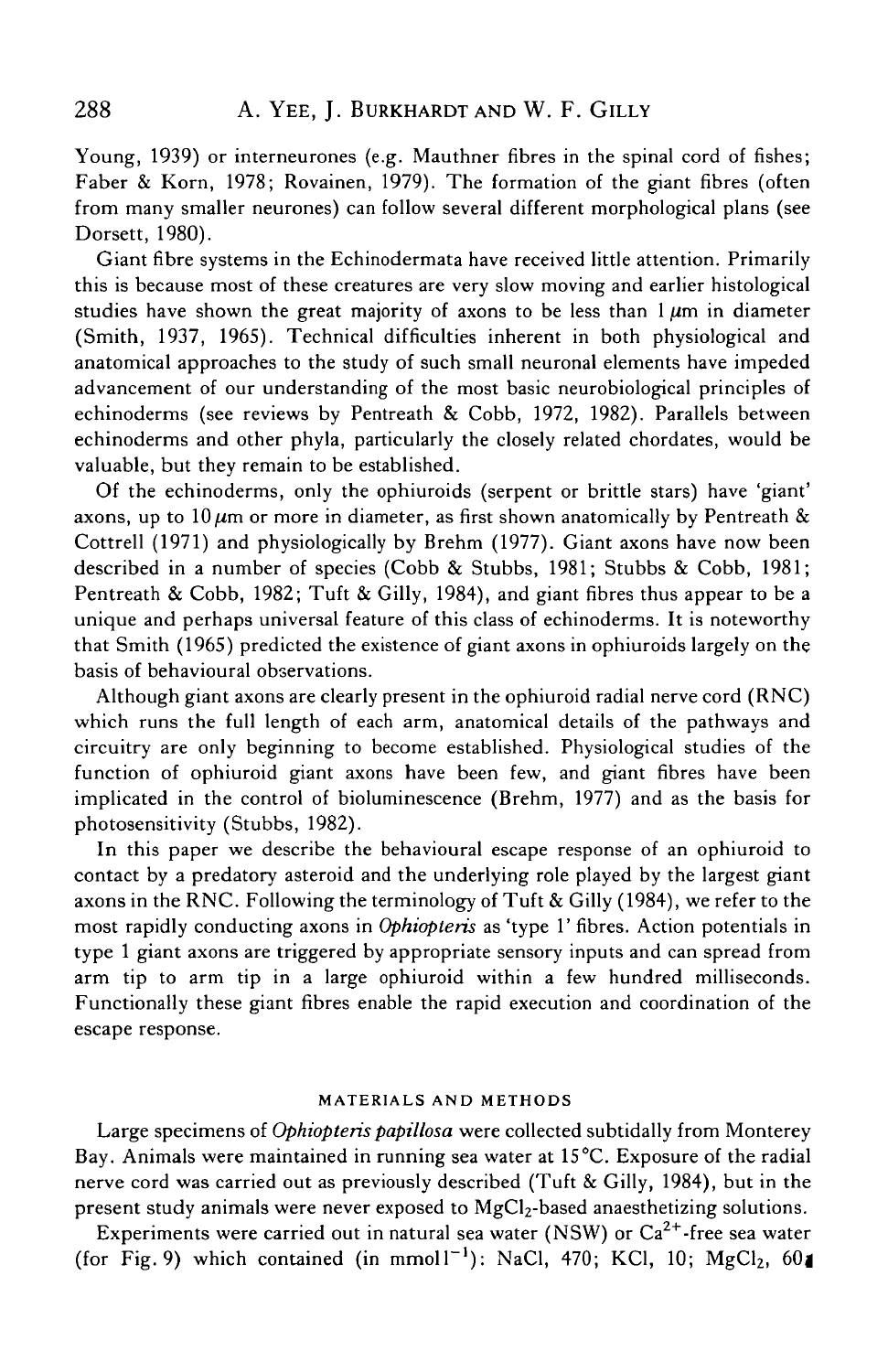Tris, 10; Na<sup>+</sup>-EGTA, 10. pH was adjusted to 7.8, and osmolality was 980 mosmol  $\text{kg}^{-1}\,\text{H}_{2}\text{O}$ . To change solutions during electrophysiological experiments without disturbing the recording conditions, the bathing medium was slowly drained and new medium was added to cover the entire animal to the previous level.

#### *Electrophysiological experiments*

Suction electrodes for recording were either polyethylene or glass with final tip diameters of approximately 150  $\mu$ m. Voltages sensed by one Ag/AgCl wire inside the NSW-filled electrode and another one outside near the tip were amplified by a Tektronix Type 122 differential preamplifier with low/high-pass filters set at 1 kHz/8 Hz. Records were photographed from a storage oscilloscope.

The bipolar stimulating electrode was made of  $70 \mu m$  platinum wires spaced  $150 \mu m$  apart and insulated except for the tips. The electrode was placed on top of the RNC, generally straddling a ganglionic swelling exposed near the tip of an arm. Stimulating pulses were  $0.5-2$  ms in duration.

Conduction velocity of action potentials was estimated as the time from the beginning of the stimulating pulse to the first peak of the spike divided by the interelectrode distance  $(0.45-2.7 \text{ cm})$ . Values determined with closer electrode spacings are thus subject to a higher degree of uncertainty due to possible variations in latency for spike generation. The temperature for these experiments was  $13^{\circ}$ C.

Most recordings were made from the oral surface of ganglionic swellings in the ectoneural portion of the RNC. Very similar recordings were obtained from the aboral surface of the RNC after cutting the hyponeural motor nerves passing into the ossicles and reflecting the RNC to one side to allow access with the electrode. The state of the thin layer of aboral hyponeural tissue under these conditions is not known.

Experiments were also carried out in which the tip of an *Ophiopteris* arm was stimulated with an asteroid tubefoot secured to a hypodermic needle with fine thread. The needle was attached *via* a plastic rod to the movable breaker of a d.c. relay that could be activated with a toggle switch. The closing relay simultaneously moved the tubefoot several millimetres to hit the ophiuroid arm and triggered a sweep on the oscilloscope.

#### *Force measurements*

Contractile responses of detached, but otherwise 'intact', arms (i.e. no windows exposing the RNC) were measured in response to electrical stimuli (1 ms) applied to the oral surface of the arm near the base of the spines in the region where the tubefeet emerge. The arm was mounted in a way similar to that used for electrical recordings, but a loop of fine thread was tied around the arm just proximal to the delicate terminal portion (see Fig. 5). The force transducer (Gilly & Hui, 1980) was attached to this thread, and the output signal was recorded on a Brush 280 pen oscillograph (Gould, Inc., Cleveland, OH). Experiments were carried out at 18-20°C.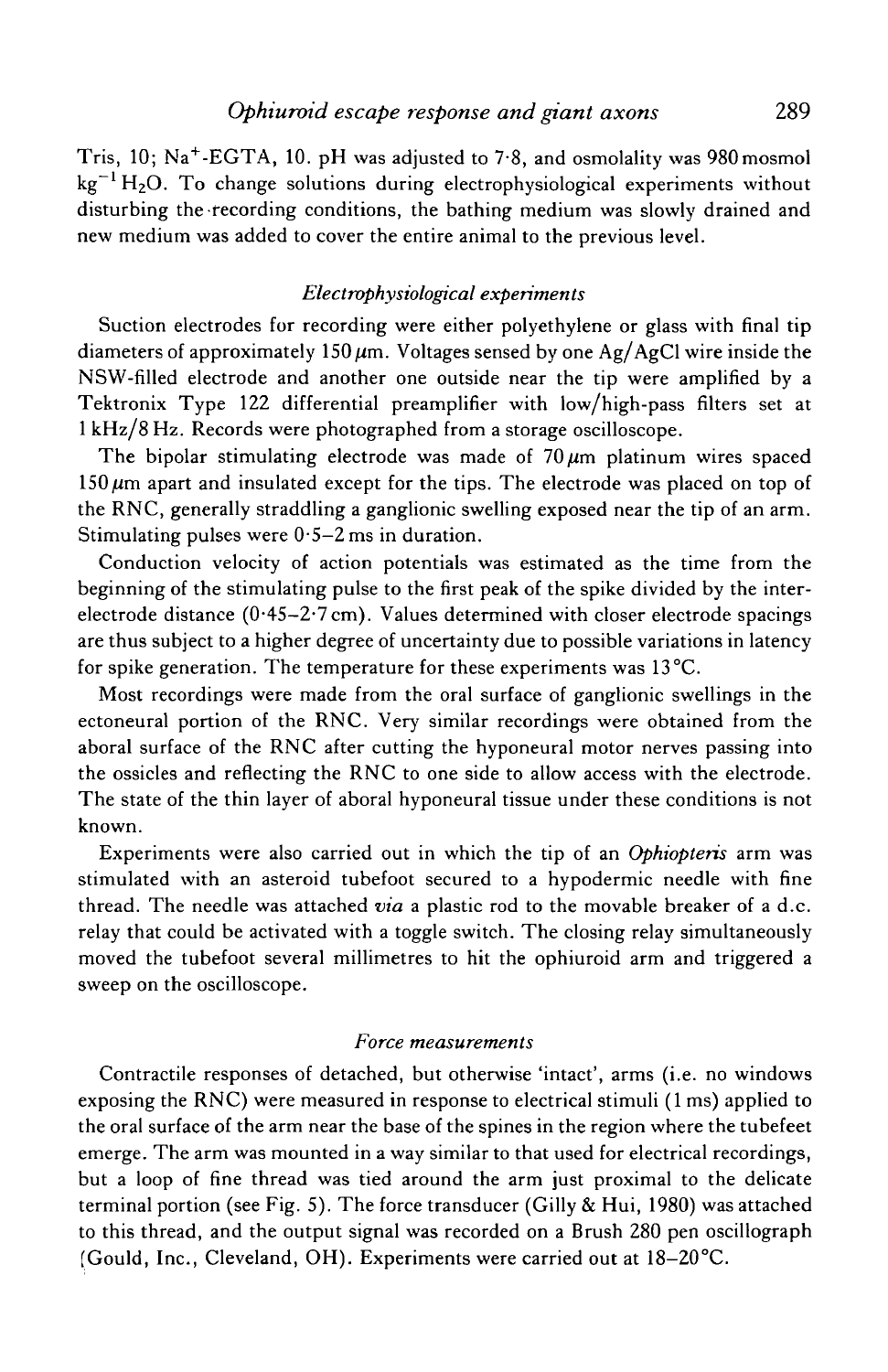## 290 A. YEE, J. BURKHARDT AND W. F. GILLY

#### *Behavioural experiments*

For experiments examining the time course of behavioural responses, the tip of one arm was stimulated with a hand-held tubefoot, and the ophiuroid's reaction was videotaped or photographed with a motor-driven 35 mm camera. The temperature was approximately 16°C.

#### RESULTS

#### *Behavioural escape response of* Ophiopteris *to a predatory asteroid*

*Ophiopteris* exhibits a vigorous escape response if it comes into contact with the predatory asteroid *Pycnopodia helianthoides.* A complete response is shown by the time lapse series in Fig. 1 (exposures every  $0.4 s$ ). When the tip of an arm is touched by the asteroid tubefoot (time 0), *Ophiopteris* rapidly pulls away from the stimulus by withdrawing the arm in a snake-like recoiling motion. This 'arm jerk' response is very fast and is largely completed by the 0-4 s frame. Its time course will be analysed more completely below. A second stimulus was delivered near the l-6s frame with a similar result. Although the arm tips are the most sensitive spots on *Ophiopteris,* contact of other parts of the arm with *Pycnopodia* can elicit similar responses. Similarly, stimulating an arm tip with a bare needle sometimes yields the response, but the asteroid tubefoot is more reliable. Habituation of this phase of the escape response was observed.

Immediately after the arm jerk response, the ophiuroid initiates a stereotyped locomotory response  $(0.4-3.6s$  frames). The tips of the two arms opposite to the stimulated one are planted on the substrate, and the more proximal portions of the arms produce a coordinated power stroke that propels the animal away from the stimulus. These two legs may then be re-extended and the stroking repeated for one or more cycles. Following this power stroke phase, the animal changes to a more conventional form of locomotion using a single leading arm with no specific pattern of arm movements  $(3.6-5.4s$  frames). Again, the asteroid tubefoot appears to be more effective than a bare needle in producing the full escape response, but this point was not systematically studied.

#### *RNC activity following contact of an arm tip by* Pycnopodia

In our initial attempts to record electrical activity in the RNC underlying the escape response, we recorded from restrained animals following manual application of stimuli. As an example, Fig. 2 shows recordings made when a homogenate of minced *Pycnopodia* tubefeet was dripped onto the tip of an *Ophiopteris* arm (trial 1). A long period of heightened electrical activity ensued during which an unrestrained animal would be moving. After 20s the activity subsided, and a second stimulus (trial 2) again yielded heightened electrical activity.

RNC activity recorded 1–20 s after stimulation is probably due to the locomotory phase of the escape response. Amplitudes of spikes thus recorded are much smaller than the spontaneous unitary potentials in type 1 axons  $(20-50 \,\mu\text{V})$  recorded under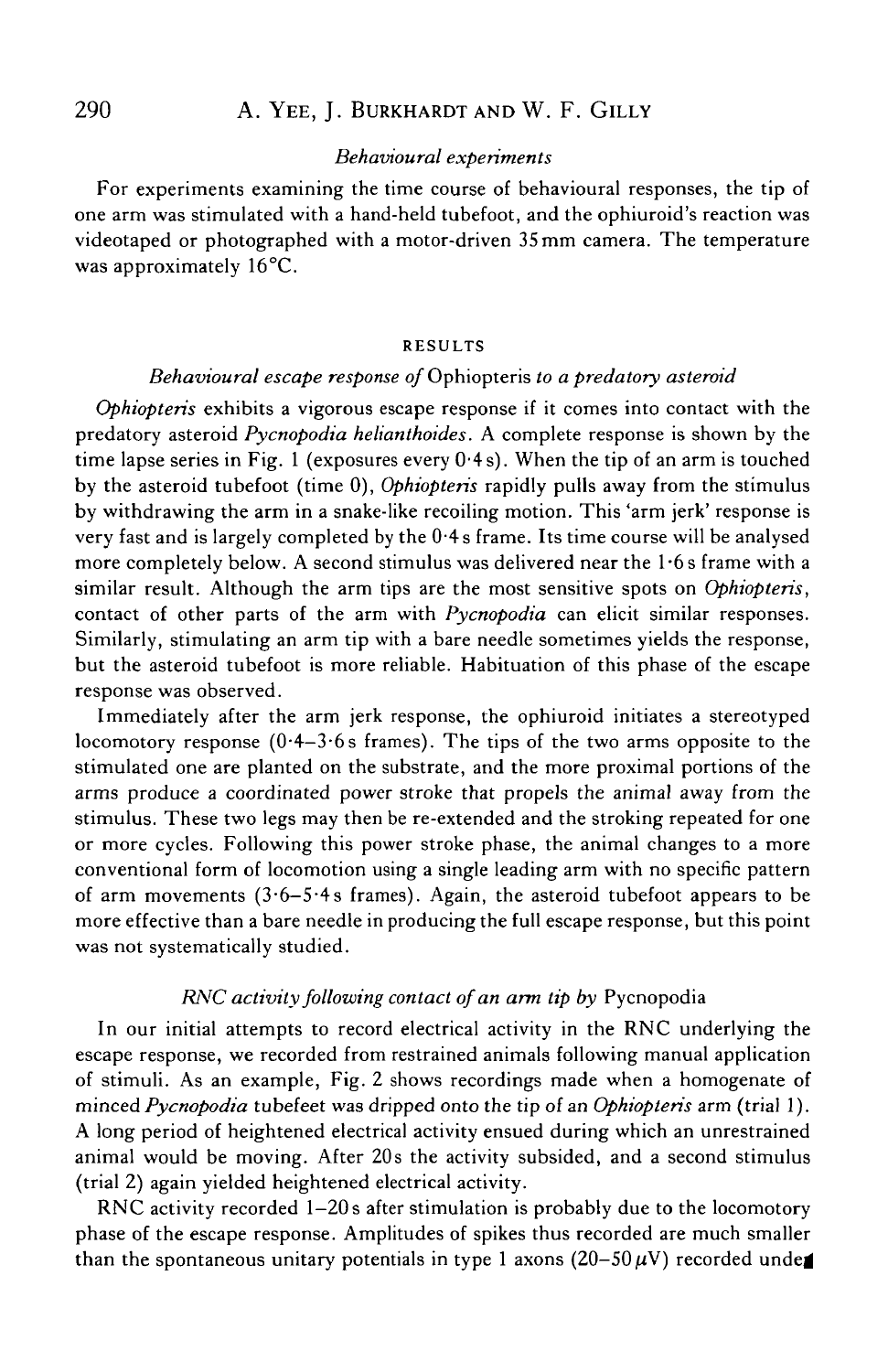nearly identical conditions by Tuft & Gilly (1984). Thus it is unlikely that these 'giant' axons are directly involved with locomotion, for example as final motor fibres.



Fig. 1. Complete escape response of *Ophiopteris.* Time lapse sequence with exposures taken every 400 ms as indicated. The '7 o'clock' arm tip was touched first near time 0 by tubefeet from the predatory asteroid, *Pycnopodia helianthoides,* and the escape response was initiated. A second contact was made near the time of the l-6s exposure. Scale bar, 10cm.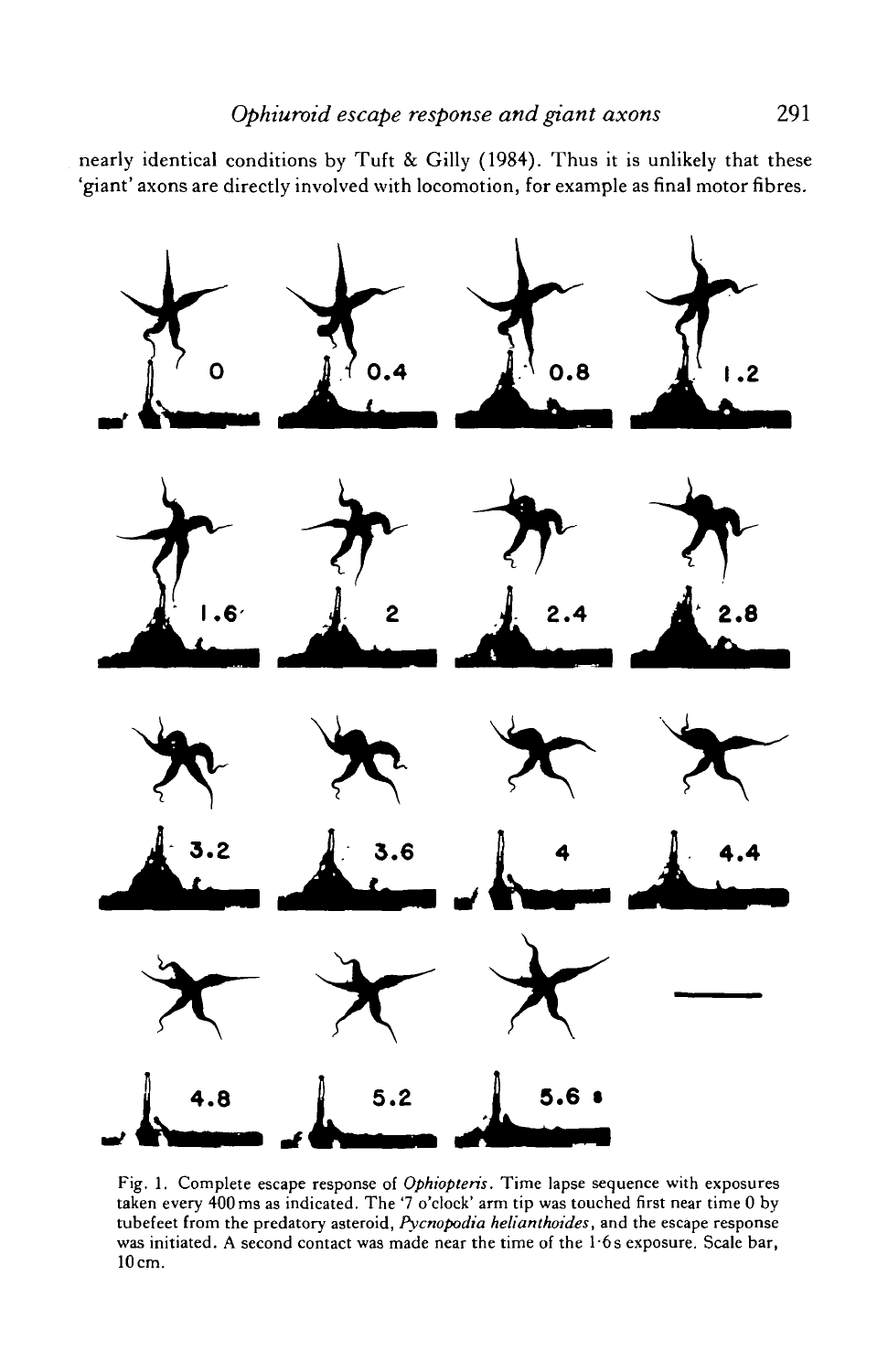

Fig. 2. Radial nerve cord electrical activity triggered by stimulation of an *Ophiopteris* arm tip by a homogenate made from *Pycnopodia* tubefeet. One drop was applied at time 0 (trial 1) and a second one as indicated (trial 2). The recording is continuous.

The remainder of this paper will concentrate on the initial arm jerk phase of the behavioural sequence described above and on fast electrical activity in the RNC that precedes the motor output.

#### *Time course of the arm jerk response*

Fig. 3 shows the time course of a videotaped arm jerk response. At time 0 (first panel), the arm tip was stimulated by a *Pycnopodia* tubefoot, and successive panels show both the position of the arm at indicated times and the former position at time 0 (lighter outline).

In 20 such experiments the first detectable arm tip movement occurred at  $242 \pm 94$  ms (mean  $\pm$  s.D.), and in Fig. 3 the arm tip moved before 211 ms. The large standard deviation reflects both real variability in the response and the uncertainty in determining the exact time at which the stimulus was applied. As can be estimated visually from Fig. 3, the snake-like recoiling motion characterizing the arm jerk was almost completed in less than 1 s.

Fig. 4 shows graphically the pattern of motion for the data in Fig. 3. Solid circles represent displacement of the arm tip from its time 0 position. Since the arm tip is progressively withdrawn by sequential activation of the segmental intervertebral muscles, this measure gives a rough indication of the rate at which the 'wave' of muscle activation progresses centrally. The rate is given by the slope of the solid line (fitted by eye) and is  $7.7 \text{ cm s}^{-1}$ .

A similar measurement can be obtained by estimating the position of the most centrally located segment in which shortening of intervertebral muscles must have occurred at each time. These positions are indicated by the arrows in Fig. 3, and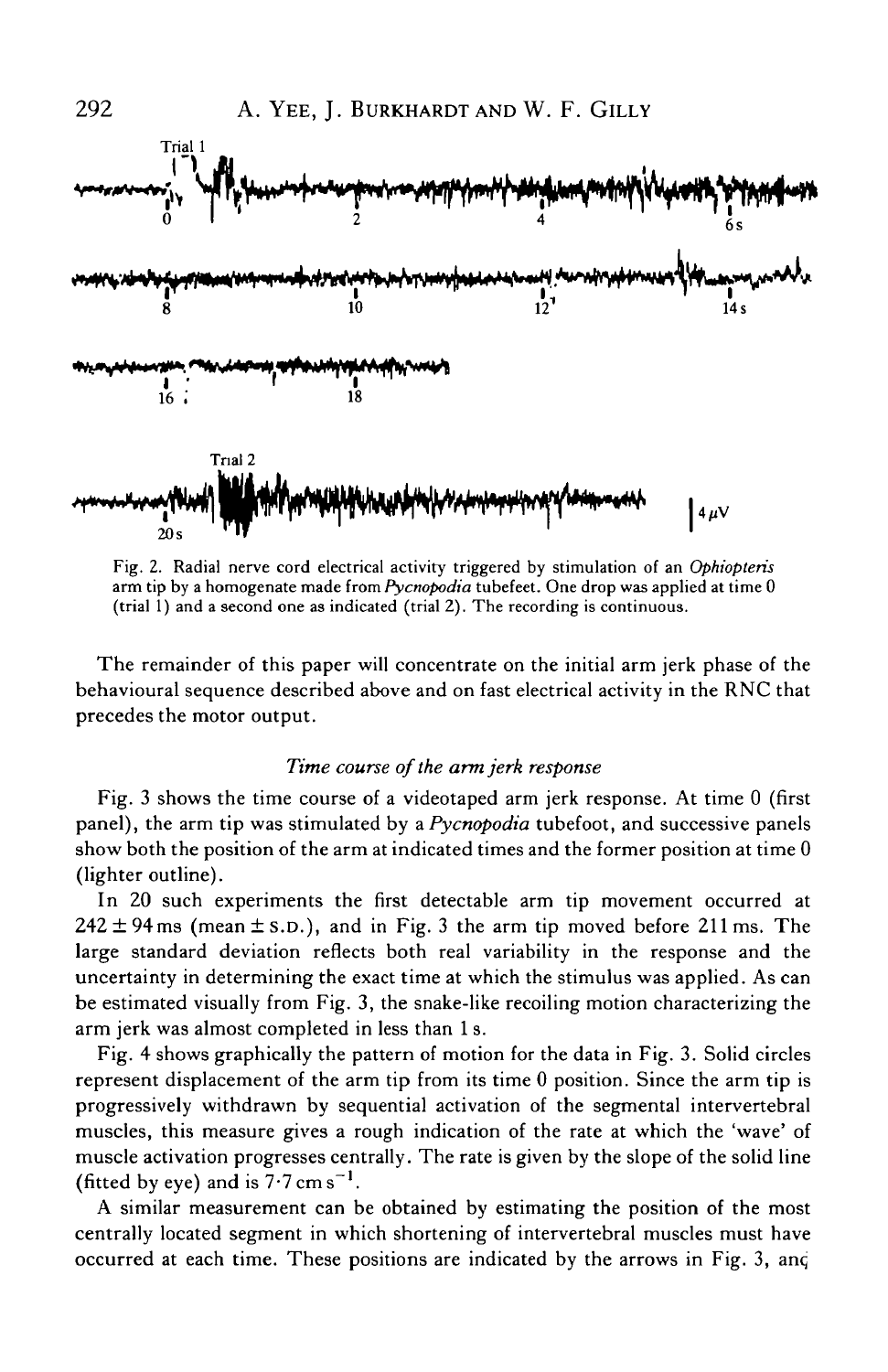## *Ophiuroid escape response and giant axons* 293

their sequential displacement from the time zero position of the arm tip is plotted as open symbols in Fig. 4. Again, the rate at which the wave of muscular activity propagates centrally is about  $7.7 \text{ cm s}^{-1}$  (dashed line) after an initial delay of approximately 100 ms.

#### *Mechanical measurements of intervertebral muscle activity*

The time course of contraction for intervertebral muscles in an intact arm following electrical stimulation was also determined using a force transducer (see



Fig. 3. Time course of the rapid arm jerk phase of the escape response. The positions of the *Ophiopteris* arm at time 0 when tubefoot stimulation occurred and at the subsequent indicated times are illustrated (heavier outlines). The time 0 position is also repeated in each panel (lighter outlines). Arrows indicate the most central sites where activation of intervertebral muscles causing flexing of the arm is estimated to occur.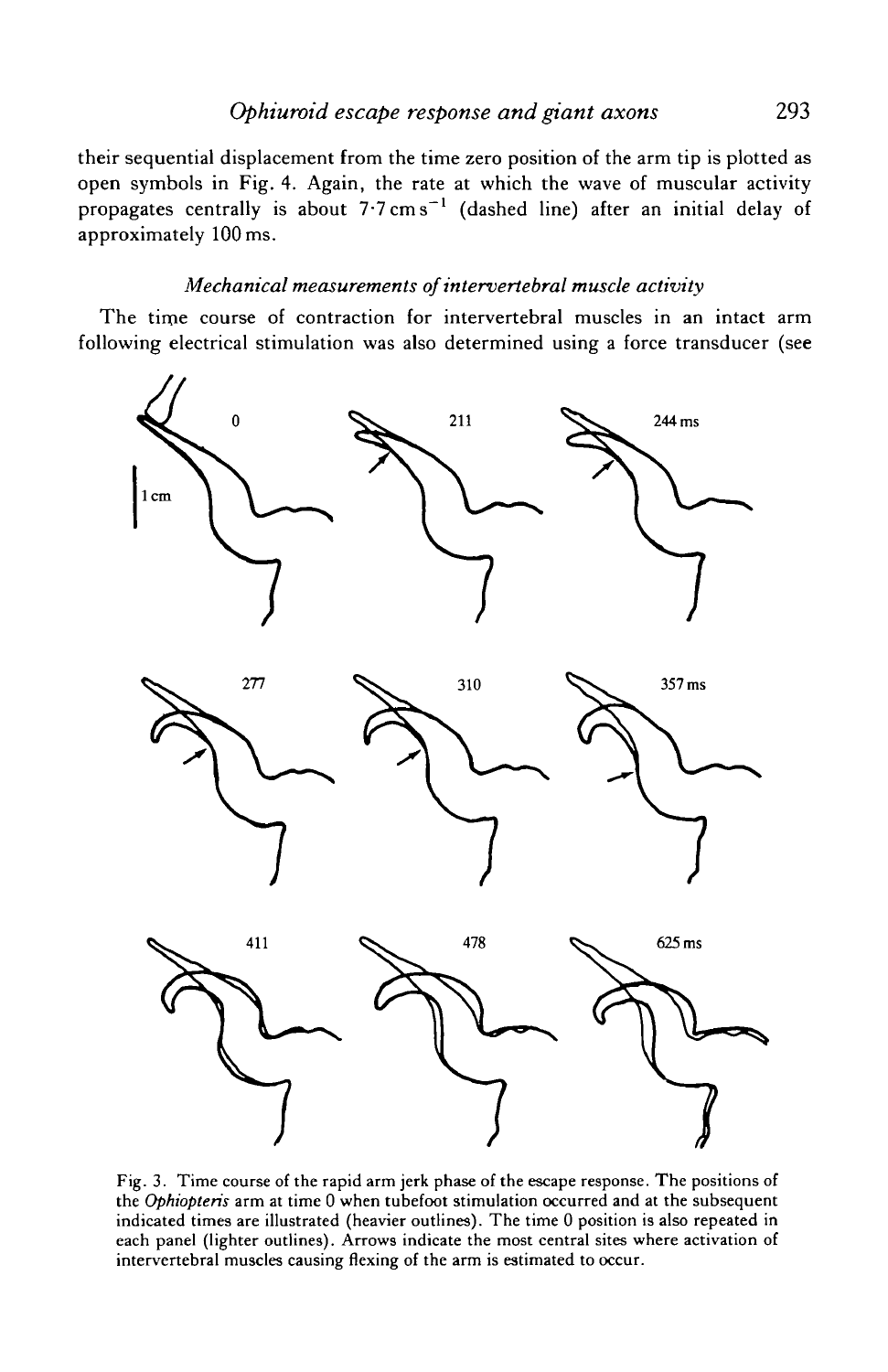

Fig. 4. Time course of the spread of mechanical activation of intervertebral muscles underlying the arm jerk response. Filled circles represent displacement of the arm tip from its time 0 position in Fig. 3. Solid line was fitted to the initial rate by eye. Empty circles represent the most distant site of intervertebral muscle activation as estimated by the arrows in Fig. 3. Dashed line with a slope of  $7.7 \text{ cm s}^{-1}$  and a delay of approximately 90 ms was fitted by eye.

Materials and Methods). Fig. 5A shows a typical response to a 1-ms shock delivered at a site  $5.4$  mm from the arm tip (see inset). Force rises briskly and then relaxes slowly, resulting in a slow twitch-like response whose amplitude can be graded with stimulus intensity (not illustrated). At a higher sweep speed (Fig. 5B), the latency for force development following a brief shock can be demonstrated to be very short, typically 20 ms or less. These responses probably result from direct activation of the muscle fibres and do not involve neuromuscular transmission. Similar contractions with brief latencies can be evoked by stimulation at sites further down the arm (see Fig. 5C,D obtained with stimuli applied at 9-1 and 14-4mm, respectively). Properties of the intervertebral muscles thus determined appear to be fairly constant from segment to segment along the arm.

Application of a brief electrical stimulus to the sensitive arm tip also results in a measurable twitch. Two examples are shown in Fig. 5E,F, in which the latencies for force development are approximately 60 and 80 ms, respectively, or roughly 3-4 times longer than that seen with stimuli applied more centrally. The added delay is not simply due to the mechanical arrangement of the arm and force transducer. Frame by frame analysis of videotapes of these experiments confirmed a delay of approximately 80 ms for the first detectable movement of the arm tip away from the stimulating electrode. These longer delays observed with arm tip stimulation probably reflect involvement of the nervous system.

#### *Fast mechanical responses to tubefoot stimulation of an arm tip*

Arm jerk responses could also be generated by stimulation of the sensitive arm tip with the relay-driven tubefoot (see Materials and Methods). Fig. 6A shows a rapid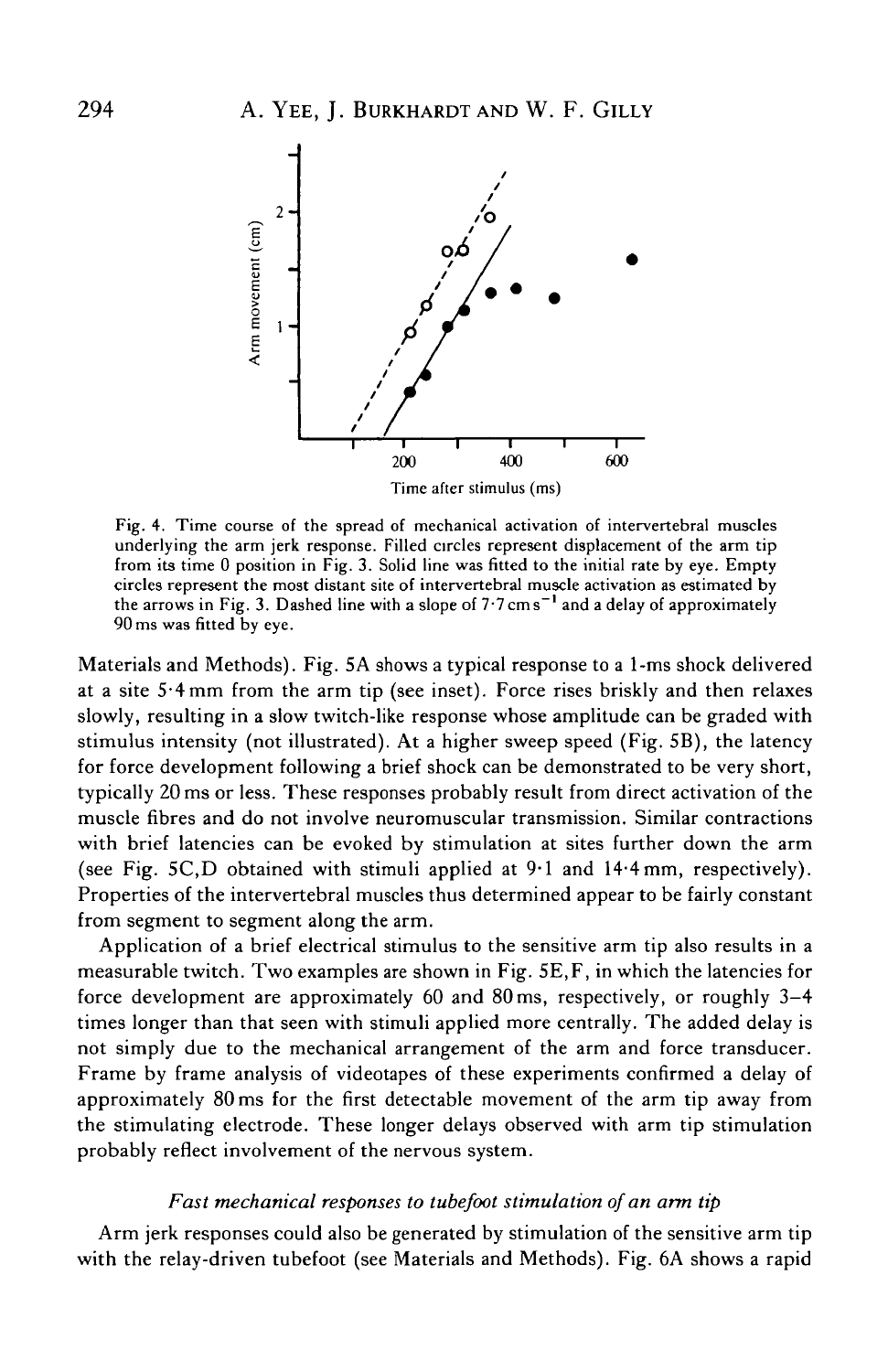response of a restrained, isolated arm preparation to a relay-driven tubefoot. The downward arrow indicates the time when the tubefoot hit the ophiuroid arm tip; the upward arrow shows when the relay was switched off. The brief period of highfrequency noise accompanying relay movement is a mechanical artifact of the force transducer apparatus. Upon contact of the arm tip by the tubefoot, force develops rapidly after a delay of about 80 ms, and the overall pattern of the response is very similar to that evoked by electrical stimulation of the arm tip (Fig. 5E,F).

Although rapid responses like that in Fig. 6A were typically generated by this method of stimulation, longer latencies (up to 250 ms) and weaker responses were



Fig. 5. Contractile responses of intervertebral muscles in an isolated (but otherwise intact) arm preparation. Inset shows the sites of stimulation (1-ms electrical shocks) corresponding to panels A-F and locations of the force transducer attachment and restraining threads. (A) Complete slow, twitch-like response recorded at a slow rate. (B-F) Initial portions of responses recorded at a 10-fold higher chart speed than in A. The delay with stimulation at the arm tip  $(E, F)$  is greater than with more centrally applied stimuli (B-D). Arrows show time when shock was applied.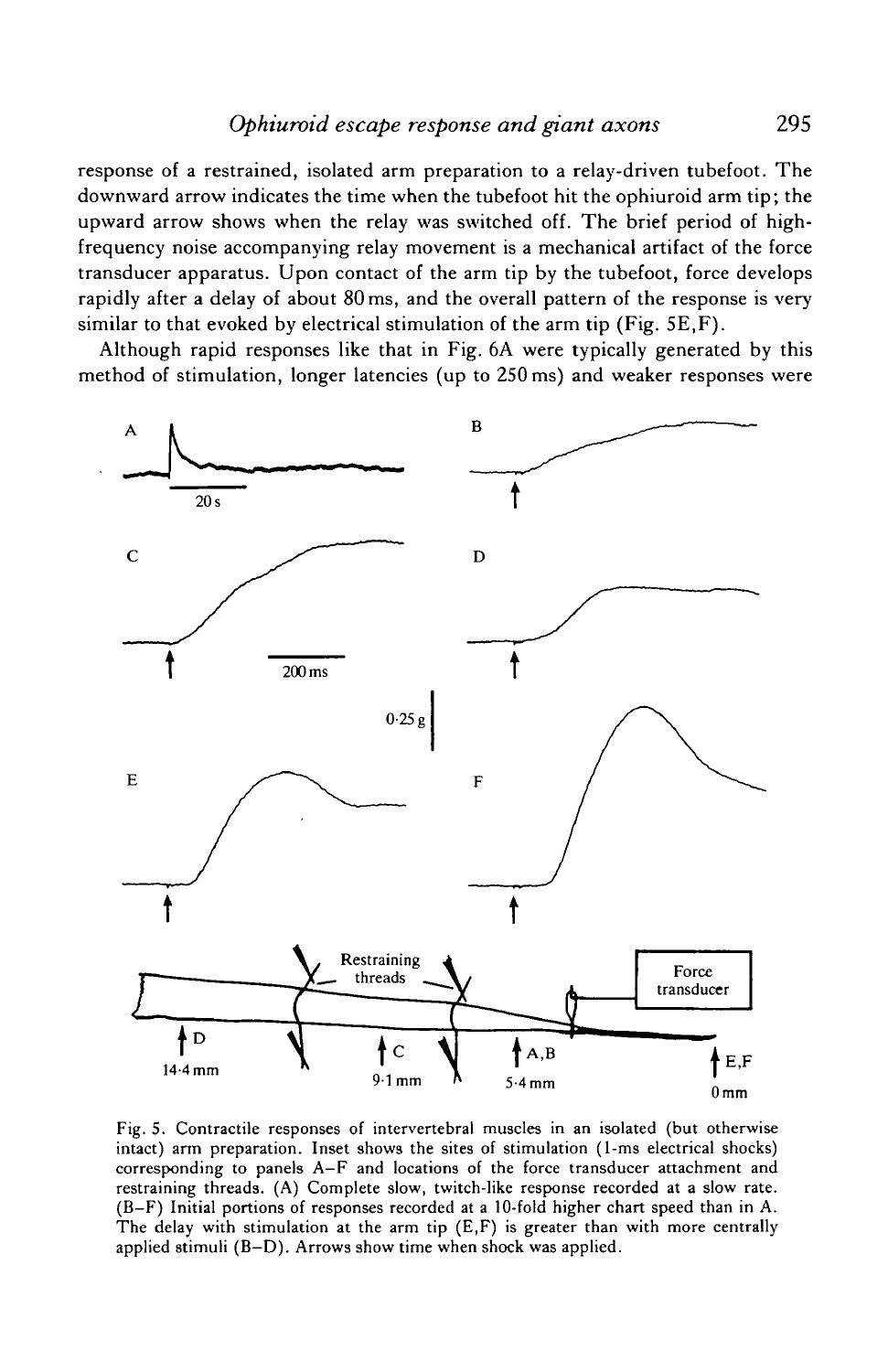also observed (Fig. 6B). As in the behavioural experiments described earlier, application of a bare needle alone (i.e. no tubefoot mounted on it) could also produce positive responses (Fig. 6C).

### *Fast electrical activity in the RNC following tubefoot stimulation*

To extend electrical recordings to the fraction of a second following arm tip stimulation, the mechanically driven tubefoot was employed while recording from



Fig. 6. Fast mechanical responses of an isolated arm to stimulation of the tip with a relaydriven tubefoot. Downward arrow (shown in A only) and the associated mechanical artifact indicate time of contact by the relay-driven probe. Upward arrow and artifact indicate when relay was deactivated to move the probe back to its original position. (A,B) Responses to stimulation by a *Pycnopodia* tubefoot. (C) Response to the needle alone which held the tubefoot in A and B.



Fig. 7. Fast electrical activity in the radial nerve cord following relay-driven tubefoot stimulation of the arm tip. (A) Tubefoot trace with four large action potentials was obtained when tubefoot hit the arm tip. Control trace showing no electrical activity resulted from a near-miss. (B) Tubefoot and control traces obtained as in A. Needle traces show electrical activity triggered by contact of the arm tip by the relay-driven needle alone.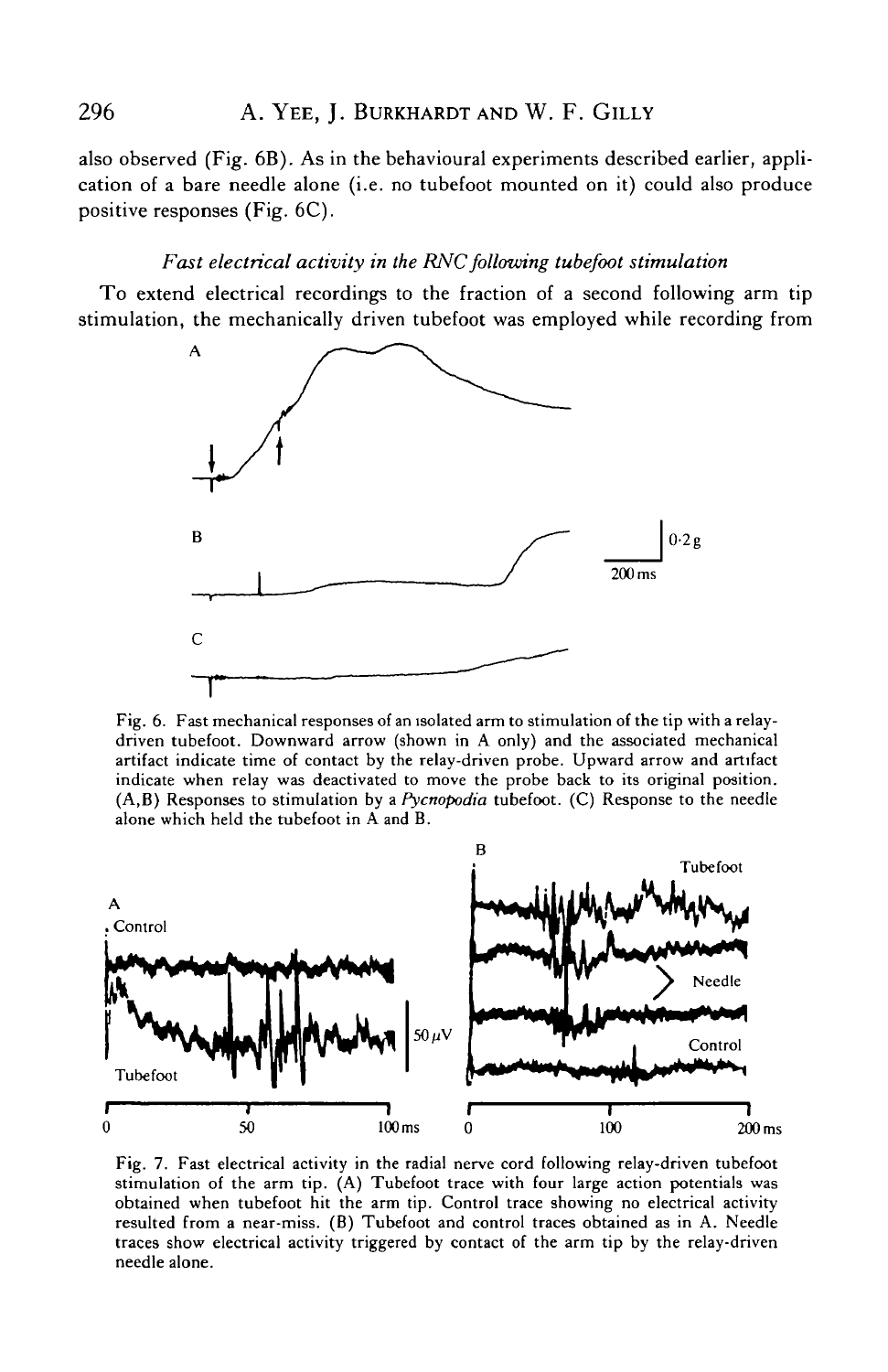the exposed RNC. Fig. 7A shows typical results. The top trace shows a control response when the tubefoot was aimed just to miss the arm tip, and the bottom trace shows RNC activity recorded when the tubefoot hit the arm tip. Four fast spikes  $50-100 \mu$ V in amplitude occur after a delay of 40–50 ms.

Activity like that in Fig. 7A could be reliably produced by tubefoot stimulation, but application of a needle only (i.e. no tubefoot mounted on it) could evoke similar activity. Fast activity appeared in the RNC with similar latency in both cases (e.g. Fig. 7B). Dividing the distance from the stimulus to the recording site by the latency (from onset of stimulus to peak of spike) defines conduction velocities of  $41 \text{ cm s}^{-1}$ for the tubefoot trace and  $33 \text{cm s}^{-1}$  for the needle trace. Conduction velocity calculated in this way must be a lower limit, because some delay must exist in transducing the sensory input and setting up the initial action potential. Neuronal units responsible for generating the propagated impulse in Fig. 7B must therefore conduct at least 4—5 times as fast as the speed at which the wave of intervertebral muscle activation progresses centrally.

## *Identification of type 1 'giant' axon activity*

Action potentials displayed in Fig. 7 are much faster and larger than those in Fig. 2, and these characteristics suggest that giant axons in the RNC are involved in these early electrical events. To test this idea more critically, and to identify the type of axons involved, fast electrical activity in the RNC in response to electrical stimulation alone was studied. Fig. 8 shows the RNC discharge accompanying shocks of different amplitudes applied 9-5 mm distal to the recording site. The smaller shocks (20 V; Fig. 8A) elicited a single component action potential (arrowhead 1) conducting at approximately  $45 \text{ cm s}^{-1}$ . Larger shocks (45 V; Fig. 8B) yielded spikes of increased amplitude at the same latency (arrowhead 1) and a smaller, slower event (arrowhead 2) about 30 ms later.

This pattern of electrical activity with increasing shock strength is similar to that described by Tuft & Gilly (1984), who showed that two distinct types of axons (1 and 2) are involved. Type 1 axons are the fastest and presumably largest axons in the RNC. Conduction velocity of the fastest spikes in the present study was  $54 \pm 9.6 \text{ cm s}^{-1}$  (mean  $\pm$  s.D.,  $N = 18$ ) at 14<sup>o</sup>C. Tuft & Gilly (1984) gave a mean value of  $139 \text{ cm s}^{-1}$  at  $20^{\circ}\text{C}$ . In another species of ophiuroid, an average conduction velocity of  $38 \text{ cm s}^{-1}$  at  $15^{\circ}\text{C}$  was reported by Brehm (1977) for the most rapidly conducting units. It is thus reasonable to identify our fastest responses as activity of type 1 giant axons.

Activity in type 1 axons can also be identified through ion substitution experiments. Tuft & Gilly (1984) showed that removal of  $Ca^{2+}$  from the bathing medium did not affect the type 1 spike, but substitution of choline for  $\mathrm{Na}^+$  reversibly eliminated this activity. However, they showed that type 2 activity was impaired in a  $Ca^{2+}$ -free medium. Fig. 9 shows that the fastest electrical activity in our experiments also persists in a  $\bar{Ca}^{2+}$ -free medium. Fig. 9A shows four sequential recordings made from an arm that had been dissected and soaked in  $Ca^{2+}$ -free sea water for approximately 60 min. Type 1 activity (conducting at  $48 \text{ cm s}^{-1}$ ) in response to a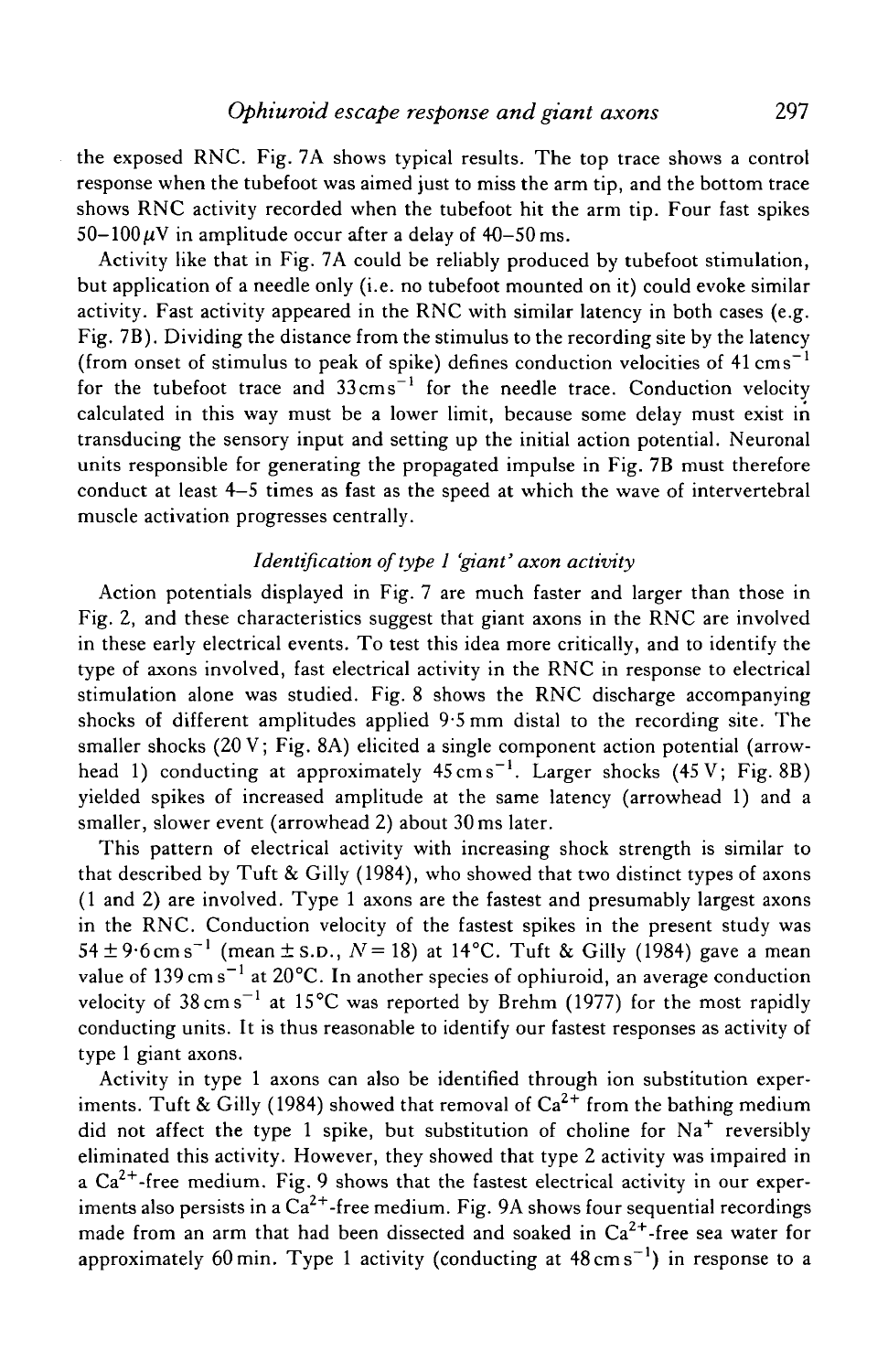

Fig. 8. Identification of low-threshold, fast electrical activity characteristic of type 1 giant axons in the radial nerve cord. (A) 20 V shocks yield short-latency spikes (arrowhead 1). (B) Stronger (45 V) shocks yield type 1 activity (arrowhead 1) as well as a slower spike (arrowhead 2).

strong shock was present, but no other activity was apparent. 12min after readmission of  $Ca^{2+}$  to the medium, the recordings in Fig. 9B were obtained in response to four shocks of increasing amplitude. Type 1 activity was still present (20 ms latency) and activity at later times now also appeared in response to strong shocks. Presumably, this reflects the recovery of function in  $Ca^{2+}$ -dependent type 2 axons.

All characteristics of the most rapid electrical events described above support the idea that they reflect activity in the giant type 1 axons of the RNC. Tuft  $\&$  Gilly (1984) argued that these axons run uninterrupted by synapses for at least  $1.5 \text{ cm}$  and possibly the entire length of the arms. They also felt that conduction velocities measured did not strongly depend on positioning of the electrodes on the arm. Our results are consistent with these ideas. Fig. 10 is a plot of conduction velocity *vs* inter-electrode distance in 18 experiments. Linear regression analysis indicates the correlation (solid line) is very poor ( $r^2 = 0.075$ ). Thus, conduction velocity along type 1 axons may be fairly uniform over at least the distal-most 3 cm of arm. Variability below 1 cm probably reflects the limitations of the method used for determining velocity (see Materials and Methods).

Although the linear regression yields a poor fit to a single slope, this may not simply reflect scatter in the data. The apparent excess of high conduction velocities at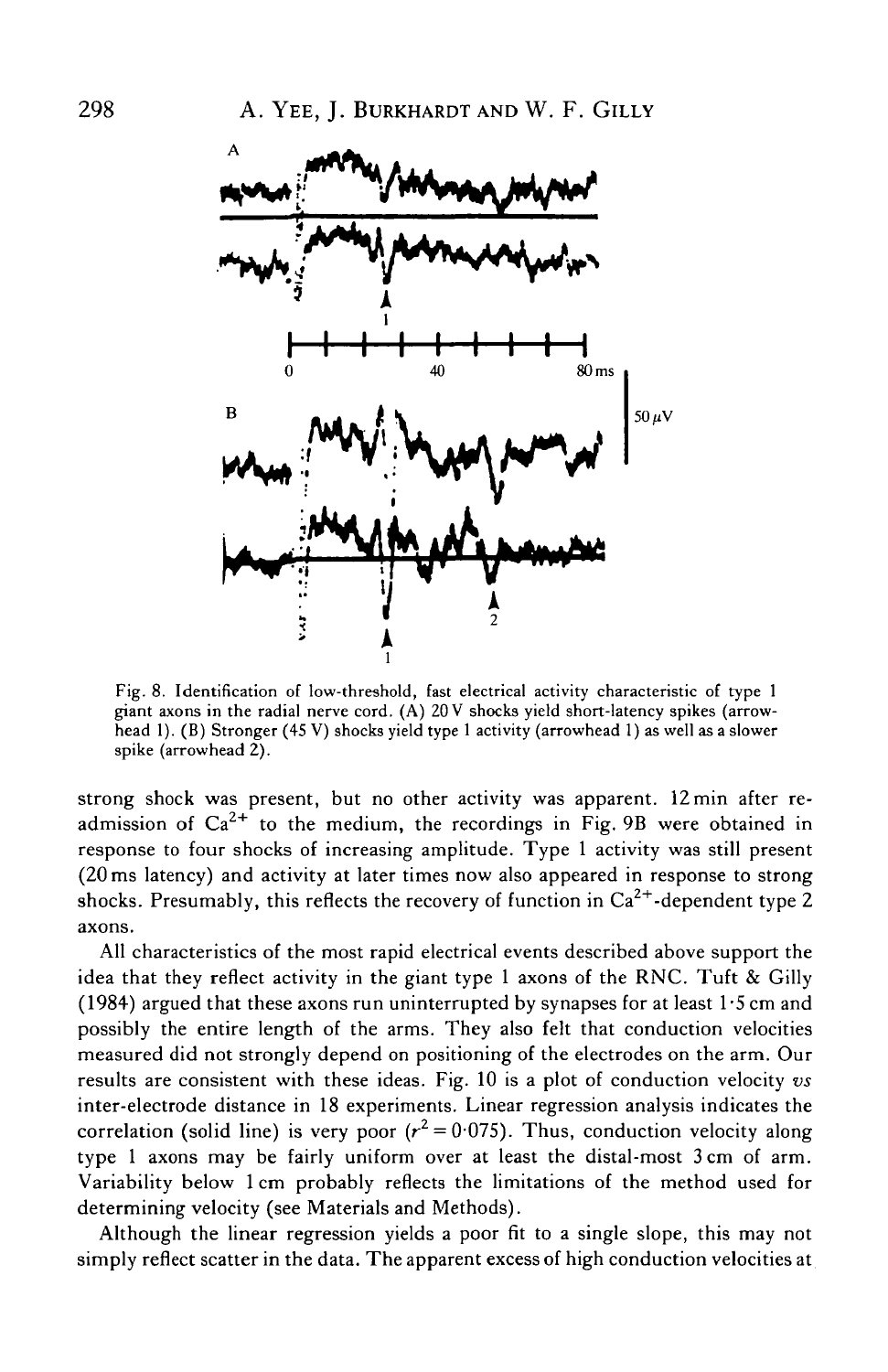short inter-electrode distances suggests that velocity actually decreases over 0—1 cm and then becomes relatively constant for at least 2 cm. This changeover may be related to a transition from purely axonal conduction in individual type 1 fibres to trans-synaptic conduction between type 1 elements as proposed by Cobb (1985). Unfortunately, the variability in our short distance data precludes any detailed analysis of this important point.

## *Type 1 axons are activated by tubefoot stimulation*

To make an association between type 1 axons and those units rapidly activated by tubefoot contact, a series of experiments was carried out in which RNC activity was recorded from the same preparation and a comparison of the responses to electrical and tubefoot stimulation was made. Electrical stimuli were first applied at an exposed section of RNC 8 mm from the arm tip (see inset to Fig. 11) to evoke activity reliably in type 1 axons. The RNC discharges due to electrical and tubefoot stimulation could then be more directly compared.



Fig. 9. Identification of type 1 axon activity in a  $Ca^{2+}$ -free medium. (A) 50 V shocks elicit only short-latency type 1 activity in a preparation that had been exposed to a  $Ca^{2+}$ -free medium for 60 min. (B) 12 min after returning the preparation in A to natural sea water shocks of increasing strength yield a two-type pattern of activity similar to that in Fig. 8.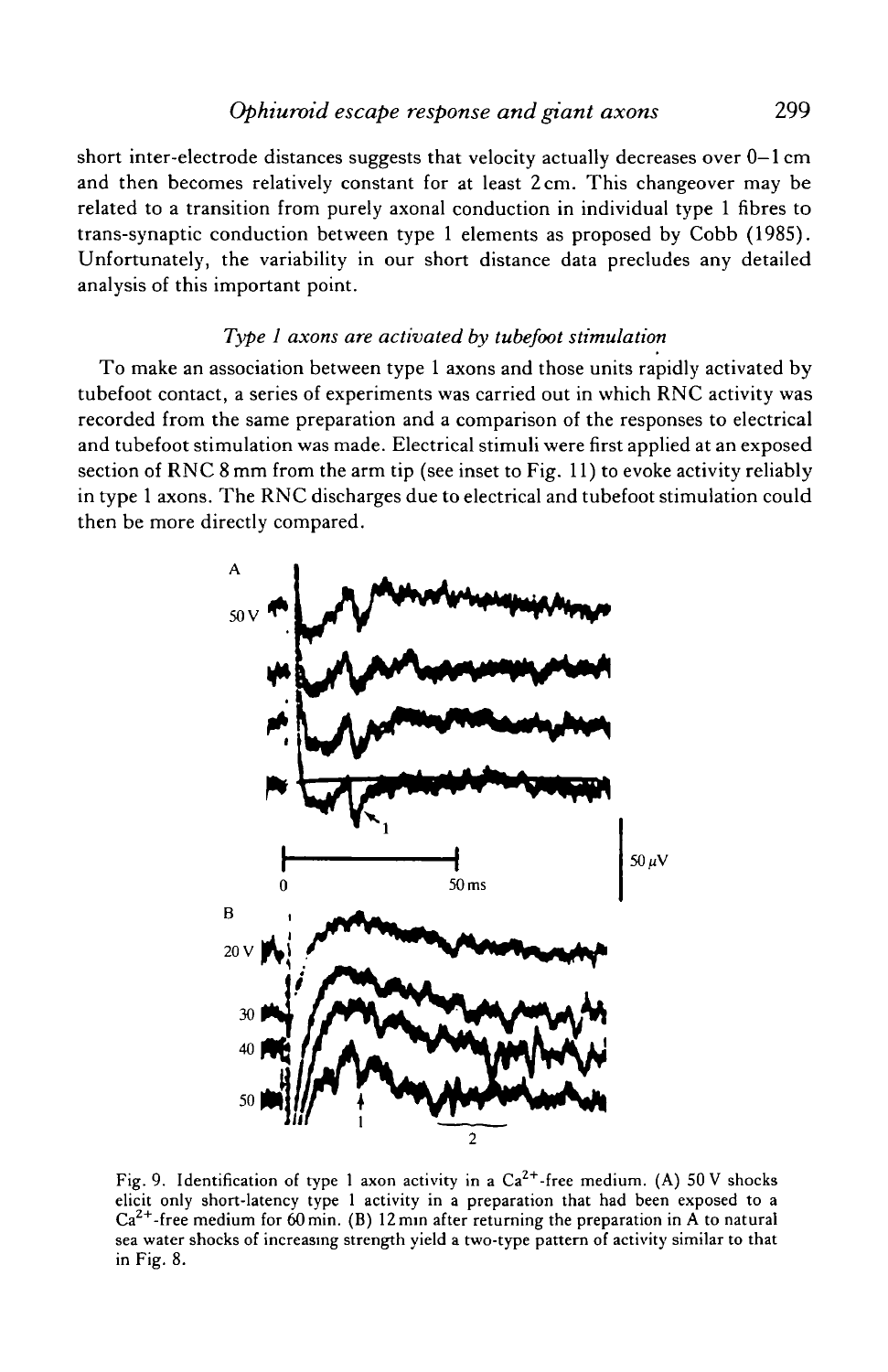Both modes of stimulation elicited action potentials similar (though not identical) in amplitude and latency (Fig. 11A,B). Conduction velocity of the fastest spike was about  $45\,\mathrm{cm\,s}^{-1}$  in each case, a value characteristic of type 1 axons. Thus, axons of type 1 status (or a very similar one, based on conduction velocity) must be quickly



Fig. 10. Dependence of conduction velocity of type 1 axons on the distance between stimulating and recording electrodes. A very poor correlation exists, suggesting that type 1 axons propagate at a relatively uniform velocity of approximately 50  $\rm cm\,s^{-1}$  over at least 3 cm of arm length.



Fig. 11. Activation of type 1 axons by tubefoot and electrical stimulation in the same preparation. Inset shows sites of the two types of stimulation and the recording electrode. Note that 0 ms time points are slightly different for tubefoot and electrical stimulation, as indicated by scale bars. (A) Action potentials conducting at  $45 \text{ cm s}^{-1}$  are activated by both modes of stimulation. (B) Results of another trial, as in A but on a slower time base.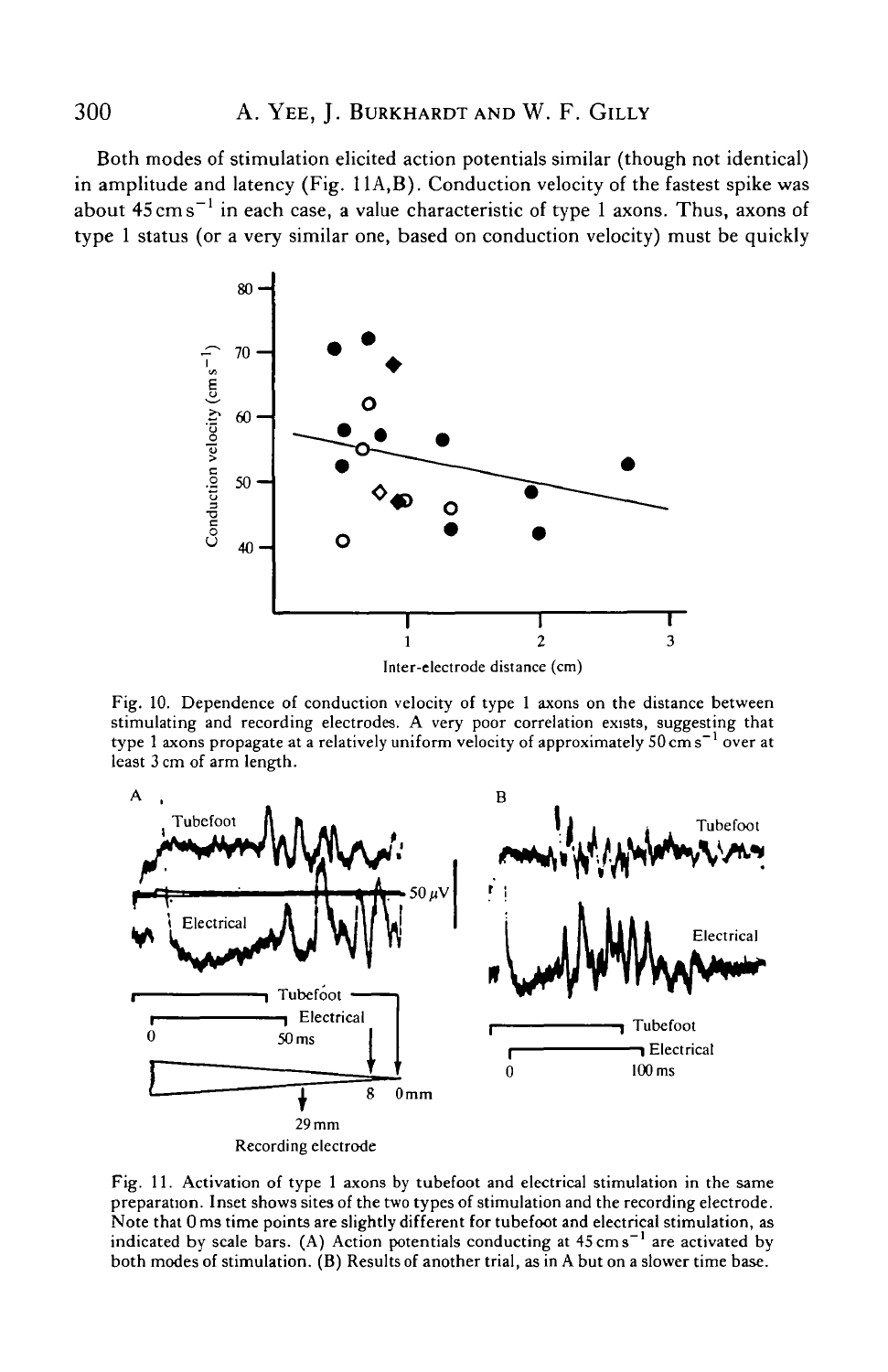activated by tubefoot stimulation. Activity in these fibres propagated for at least 3 cm down the arm with the same velocity as in type 1 giant axons.

#### DISCUSSION

In this paper we have demonstrated that chemotactile stimulation of the sensitive terminal portion of an arm of *Ophiopteris* with a tubefoot from a predatory asteroid elicits a stereotyped escape response. The earliest behavioural phase of the escape response is a very rapid, snake-like recoiling of the stimulated arm away from the stimulus. This arm jerk is immediately followed by a coordinated rowing pattern of rapid locomotion. All of these movements are mediated by the segmental intervertebral musculature.

Stimulation of an arm tip in the above manner also rapidly activates a set of giant axons in the radial nerve cord (RNC) of the stimulated arm. This fast electrical activity propagates centrally much more rapidly than does the behavioural motor output constituting the arm jerk. Giant fibres involved in this fast electrical transmission appear to be of type 1 as described by Tuft & Gilly  $(1984)$ . This identification is based on their low threshold, high conduction velocity and insensitivity to  $Ca^{2+}$ -free media relative to other RNC activity. Our results showing that type 1 transmission persists in  $Ca^{2+}$ -free media (see Fig. 9), while type 2 activity fails, suggest that type 1 axons can run for at least 8 mm without passing through a chemical synapse. This is in agreement with previous proposals (Brehm, 1977; Tuft & Gilly, 1984) that these units are 'through conducting' and cannot be interrupted at every segmental ganglion by a chemical synapse (Cobb, 1982; Cobb & Stubbs, 1981). So far, the longest ectoneural giant axons identified morphologically have been only 1 mm long (two segmental units in another species; Cobb, 1985).

The main thrust of this discussion concerns the functional role played by the giant type 1 axons, which must be among the largest in the RNC of *Ophiopteris.* We have no direct evidence for the function of these axons, but some functions can be discounted and others supported on logical grounds.

Several factors suggest that type 1 axons are *not* the final motor fibres directly responsible for intervertebral muscle activation.

First, the anatomy of the hyponeural motor neurones definitely does not support the view that large axons extend along the RNC for distances of up to 8 mm (Stubbs & Cobb, 1981; Cobb & Stubbs, 1981). This is a basic characteristic of type 1 fibres identified physiologically (see Tuft & Gilly, 1984).

Second, electrical activity recorded from the RNC 1 s or later after stimulation of the arm tip consists only of spikes of an amplitude much smaller than that expected for type 1 activity. Thus, at a time when vigorous locomotion would be occurring, activity of type 1 giant axons is not apparent. Conversely, selective stimulation of the lowest threshold type 1 units with weak electrical shocks applied directly to the RNC does not elicit any apparent motor activity involving the intervertebral muscles (unpublished observations).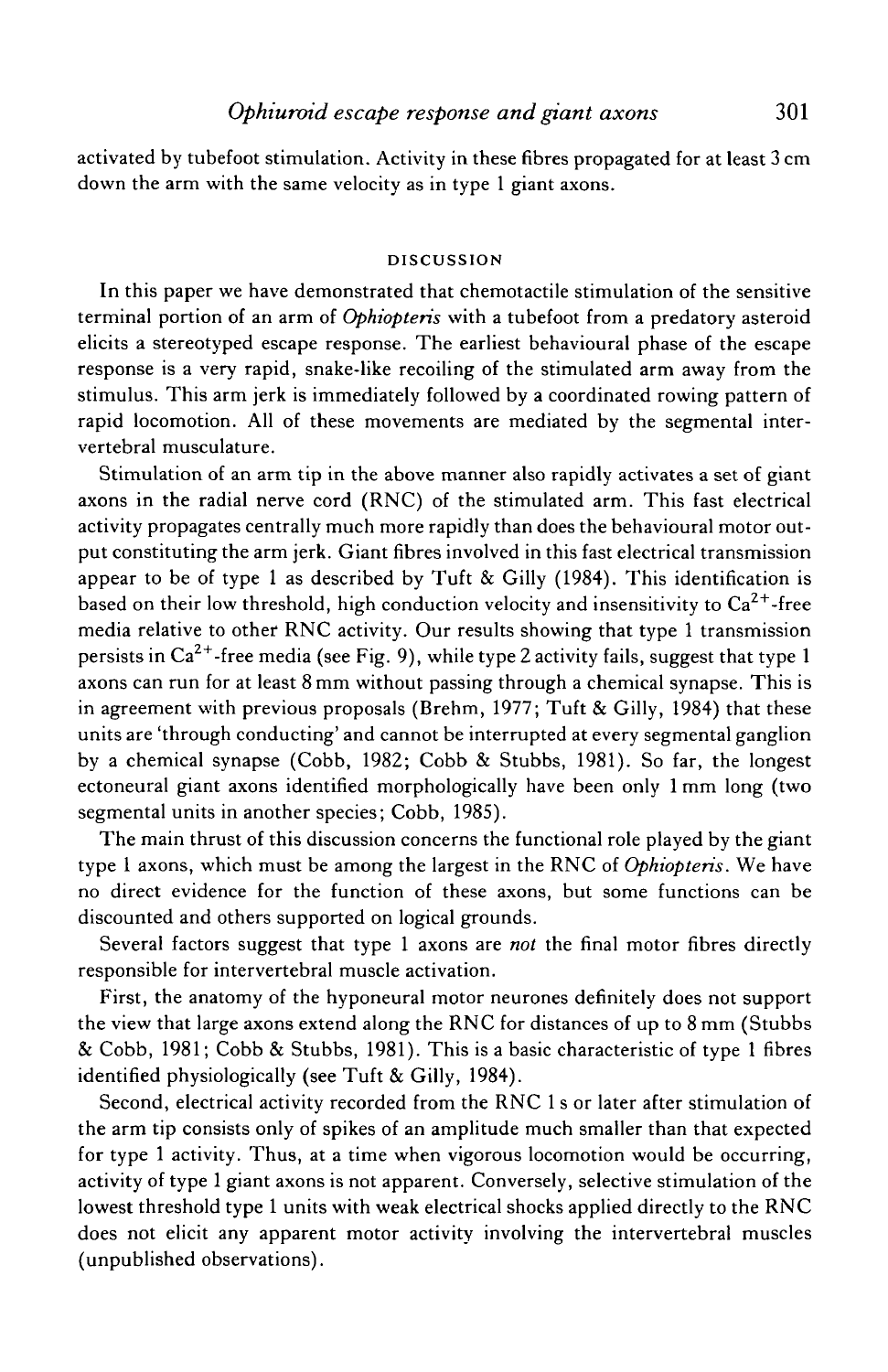## 302 A. YEE, J. BURKHARDT AND W. F. GILLY

Third, the timing of action potential propagation along type 1 axons relative to the wave of intervertebral muscle activation is not appropriate for a motor 'command' signal. From data plotted in Fig. 4, the propagation velocity for the most rapid phase of the wave of intervertebral muscle activation underlying the arm jerk was shown to be 7 $\cdot$ 7 cm s $^{-1}$  (dashed line). Since latency for force development in response to direct stimulation in these muscles is quite brief at every point along the arm (20 ms or less, see Fig. 5), the command signal for muscle activation from motor neurones must also arrive at least 20—25 ms before movement commences at every segment along the arm. Any synaptic delay would increase this value but is not considered here. Propagation of the motor command signal would thus also occur at  $7.7 \text{ cm s}^{-1}$  with an initial delay of about 60 ms between the stimulus and the first command delivered (see Fig. 4). Such delays are consistently seen following electrical or chemotactile stimulation of the arm tip (see Figs 5, 6).

The conduction of action potentials along the giant fibres is far faster (approximately 50 cm s<sup>-1</sup>) than the motor command and output. If impulses in *Ophiopteris* type 1 axons propagate at this velocity over most of the length of an arm, as suggested by Fig. 10 and as they appear to do in another species (Brehm, 1977), a serious mismatch becomes evident between the arrival of the electrical activity conveyed by type 1 axons and the command to activate the intervertebral muscles in a given segment. This mismatch leads to an unaccountable delay that grows progressively larger as the two signals propagate centrally at very different rates. It is difficult to see how they are causally related in any simple or direct way.

A much more likely role for type 1 giant fibres is one involving rapid communication of sensory input from a stimulated arm tip to the rest of the animal in order to mobilize a coordinated escape response. This is suggested by careful study of the escape response itself (see Fig. 1). If it is assumed that the arm tip was stimulated precisely when the first exposure occurred (time 0), then at the time of the next frame (400 ms) the fast arm jerk response is already complete. It is also evident that the two arms opposite to the stimulated one have moved by this time: they have already initiated the coordinated rowing phase of locomotion.

The total distance in the above case from the point of stimulation, down that arm, directly across the oral disk and out along the '2 o'clock' arm to where flexing of that arm has occurred is  $13.6$  cm. Information concerning the distant stimulus must therefore have propagated from arm to arm at an overall rate of at least 34  $\rm cm\,s^{-1}.$ 

In reality,  $34 \text{ cm s}^{-1}$  must be a lower limit. Since force production by the intervertebral muscles *closest* to the site of stimulation shows a latency of almost 100 ms under these conditions (see Figs 5, 6), a better estimate for the conduction time for the inter-arm information transfer would be 300 ms, corresponding to a propagation velocity of 45 cm s<sup>-1</sup>. This value is close to our mean of  $54 \text{ cm s}^{-1}$  for impulse conduction along type 1 axons. We suggest, therefore, that the rapid transfer of information from arm to arm demonstrated in Fig. 1 is directly mediated by these giant axons.

A simple arrangement of giant axons in the RNC like that depicted in Fig. 12 could account for these behavioural observations. We suggest that a type 1 giant fibre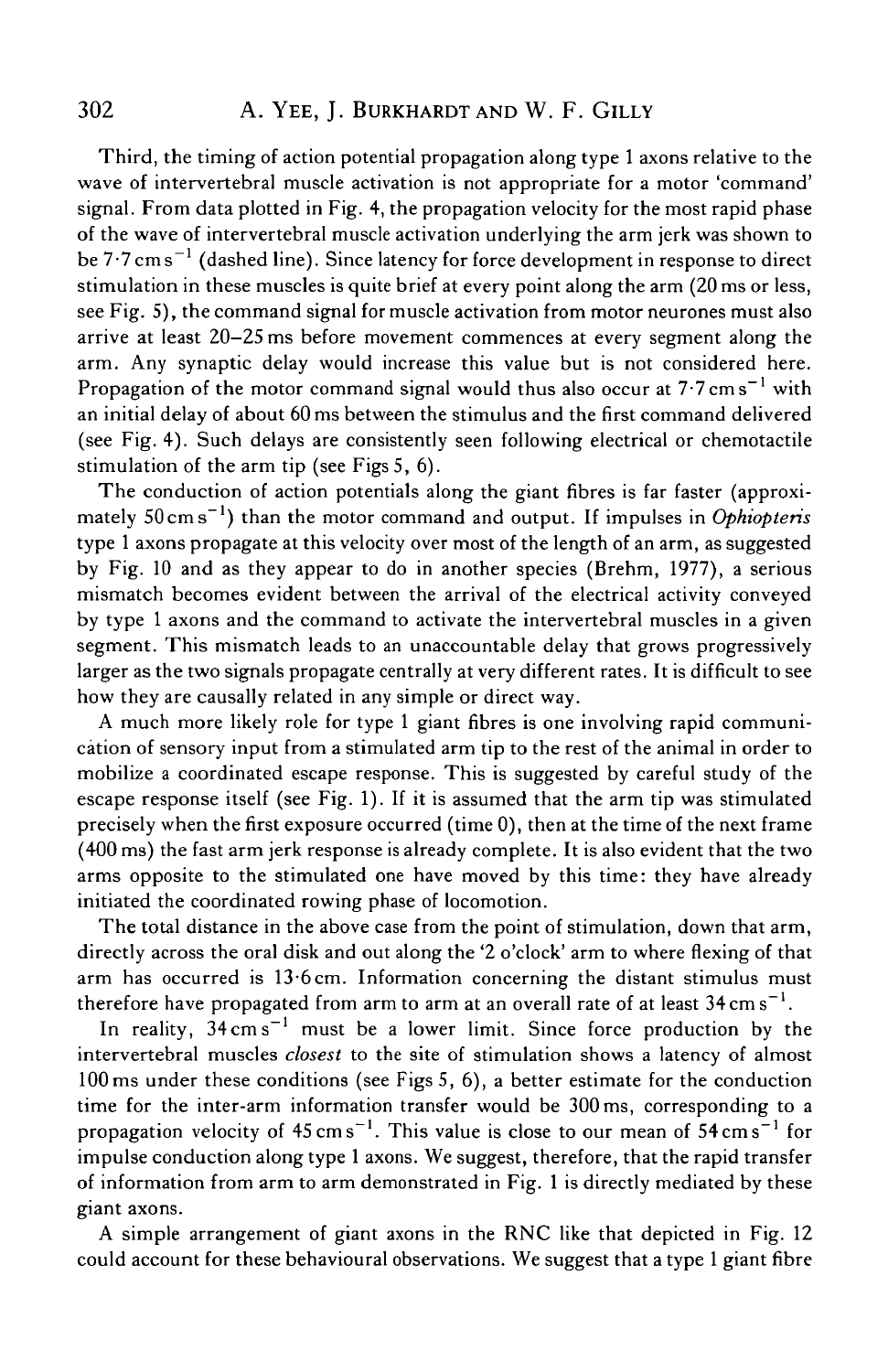

Fig. 12. Simple model of type 1 giant fibre pathway responsible for mobilizing the escape response of *Ophiopteris.* (A) A single type 1 axon is indicated with the site of sensory input (<sup>•</sup>) at the '12 o'clock' arm tip. The axon passes down the arm to the circumoral nerve ring where it bifurcates into the two most distant arms where excitatory influence on higher order hyponeural motor elements is exerted. (B) Repeating the element in A for each of the five arms yields a symmetrically sensitive and mobile animal with a minimum of three type 1 giant fibres per arm.

receives sensory input, presumably as a second-order (or higher) element, from several sensory modalities at one arm tip (filled circle in Fig. 12A), passes down the arm to the circumoral nerve ring where it bifurcates and sends a process out along each of the two most distant opposite arms. These branches exert indirect excitatory control over the segmental motor neurones (herringbone patterns), allowing for rapid initiation of the rowing phase of the escape response. Although it is likely that stimulation of the segment of giant axon in the arm with the sensory termination can also lead to motor neurone excitation (e.g. in triggering the arm jerk), this aspect is not included in the simple model of Fig. 12A.

It is not difficult to construct a symmetrically sensitive and mobile animal based on this scheme. Fig. 12B shows that only three giant axons per arm are required, and this is far fewer than exist morphologically. If each giant axon did not selectively bifurcate into the two most distant arms, but instead ramified into all four other arms, additional circuitry to inhibit rowing in the two arms closest to the stimulated one would also have to be postulated.

It is important to note that the model in Fig. 12 does not require the schematic type 1 axon in Fig. 12A, defined on purely functional grounds, to be composed of a single, individual neurone extending to the degree indicated. Although this is a reasonable possibility, another is that type 1 axons are serially linked by synapses, either chemical ones spaced relatively far apart (8 mm or more) or electrical junctions occurring more frequently. Electrical synapses might even occur on a segmental basis without seriously sacrificing the innate speed of the type 1 fibres. Such an arrangement would provide consonance with anatomical data suggesting that the ophiuroid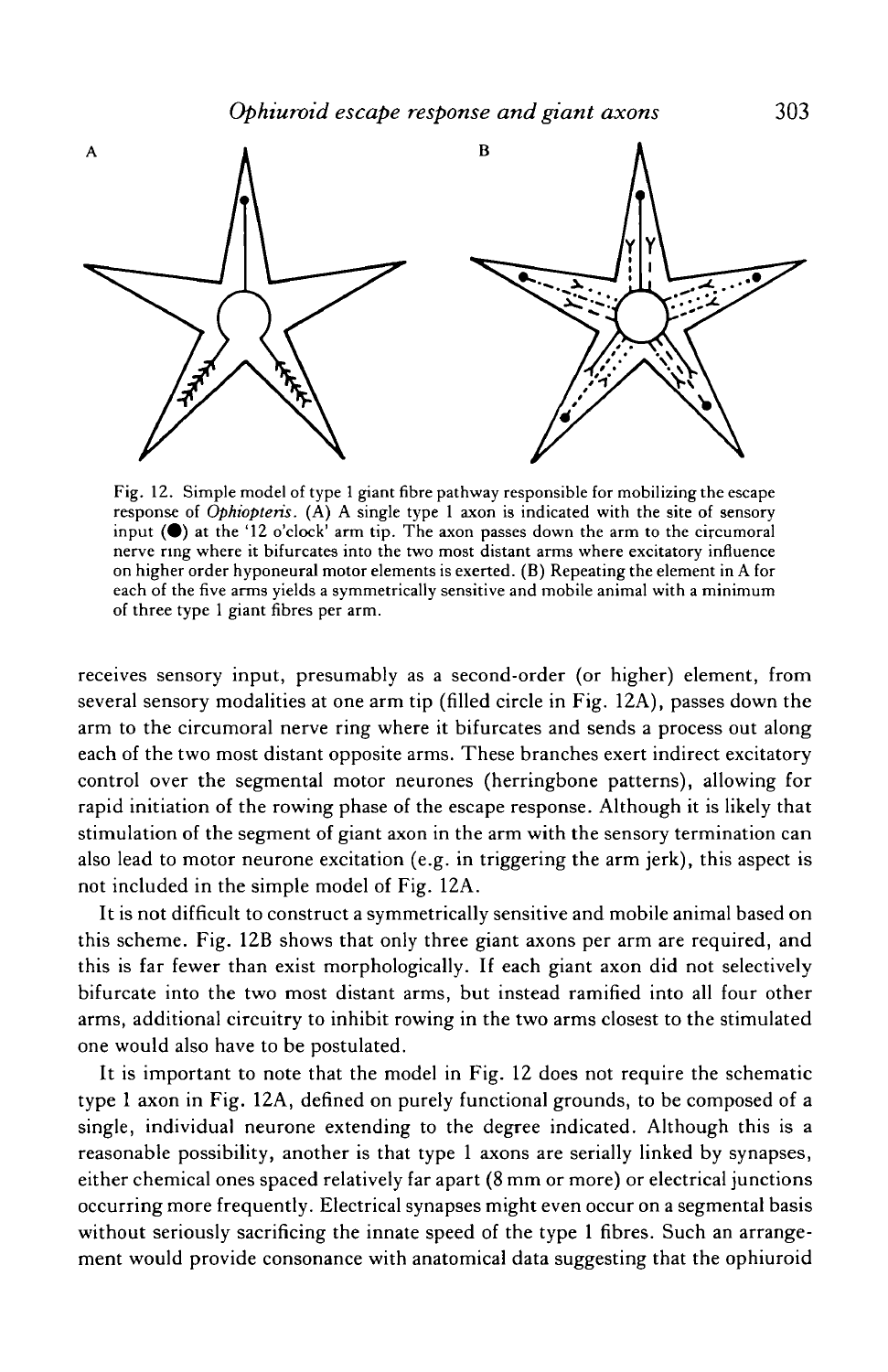RNC is composed of segmental units (Cobb, 1982, 1985; Cobb & Stubbs, 1981; Stubbs&Cobb, 1981).

Although the precise location of type 1 axons in the RNC is not known, they are presumably ectoneural. Giant ectoneural axons have been described in several species of ophiuroids (Brehm, 1977; Cobb & Stubbs, 1981), and electron microscopic observations have confirmed their presence in *Ophiopteris* (A. Yee, unpublished results). Ectoneural cell bodies which give rise to some of the giant axons have also been identified (Cobb, 1982), and details of organization and spatial extent of some of the axons have now been established (Cobb, 1985). Functional classification of the morphologically identified axons cannot be made at this time, however.

Most importantly from the functional viewpoint, Cobb & Stubbs (1981) found longitudinal giant axons that run in bundles along the aboral surface of the ectoneural portion of the RNC, and some of these axons make chemical synapses with processes of hyponeural neurones in the segmental ganglia (Stubbs & Cobb, 1981). Cobb (1985) has recently reported intracellular recordings (in another species) from both ectoneural and hyponeural giant axons and cell bodies and determined the extent of processes from these elements by intracellular dye-filling techniques. Again, these ectoneural units may or may not represent type 1 fibres, but the morphological pathway for physiological transmission from ectoneural giant axons to the higher order hyponeural motor elements undoubtedly also exists in *Ophiopteris.*

In summary, the function of type 1 fibres in *Ophiopteris* is to mediate rapid transmission of sensory information over long distances, basically from arm tip to arm tip in several hundred milliseconds. One obviously valuable role would be the rapid mobilization of the initial power stroke in the coordinated rowing reaction in response to disturbance at a distant arm tip. There would seem to be no other way that the ophiuroid nervous system could accomplish this feat. Type 1 axons are probably also involved in coordinating the initial arm jerk, but the relatively short propagation distances involved make the picture less clear-cut. Details of transmission from the giant axons to higher order elements along the conduction path and the subsequent integration into the coordinated discharge of hyponeural motor neurones that ultimately produces the escape response in this animal remain totally unknown. The type 1 giant axon system and the arm jerk/rowing response provide a valuable model system for future study of neural integration in ophiuroids.

We thank Charles Baxter for helpful comments on the manuscript, Chris Patton for photographic assistance, and Freya Sommer for collecting animals.

#### REFERENCES

- BREHM, P. (1977). Electrophysiology and luminescence of an ophiuroid radial nerve. *J. exp. Biol.* 71, 213-227.
- COBB, J. L. S. (1982). The anatomical basis of integratory mechanisms in echinoderms. *International Echinoderm Conference, Tampa Bay* (ed. J. M. Lawrence), pp. 409-412. Rotterdam: A. A. Balkema.
- COBB, J. L. S. (1985). The neurobiology of the ectoneural/hyponeural synaptic connection in an echinoderm. *Biol. Bull. mar. biol. Lab., Woods Hole* **165,** 432-446.